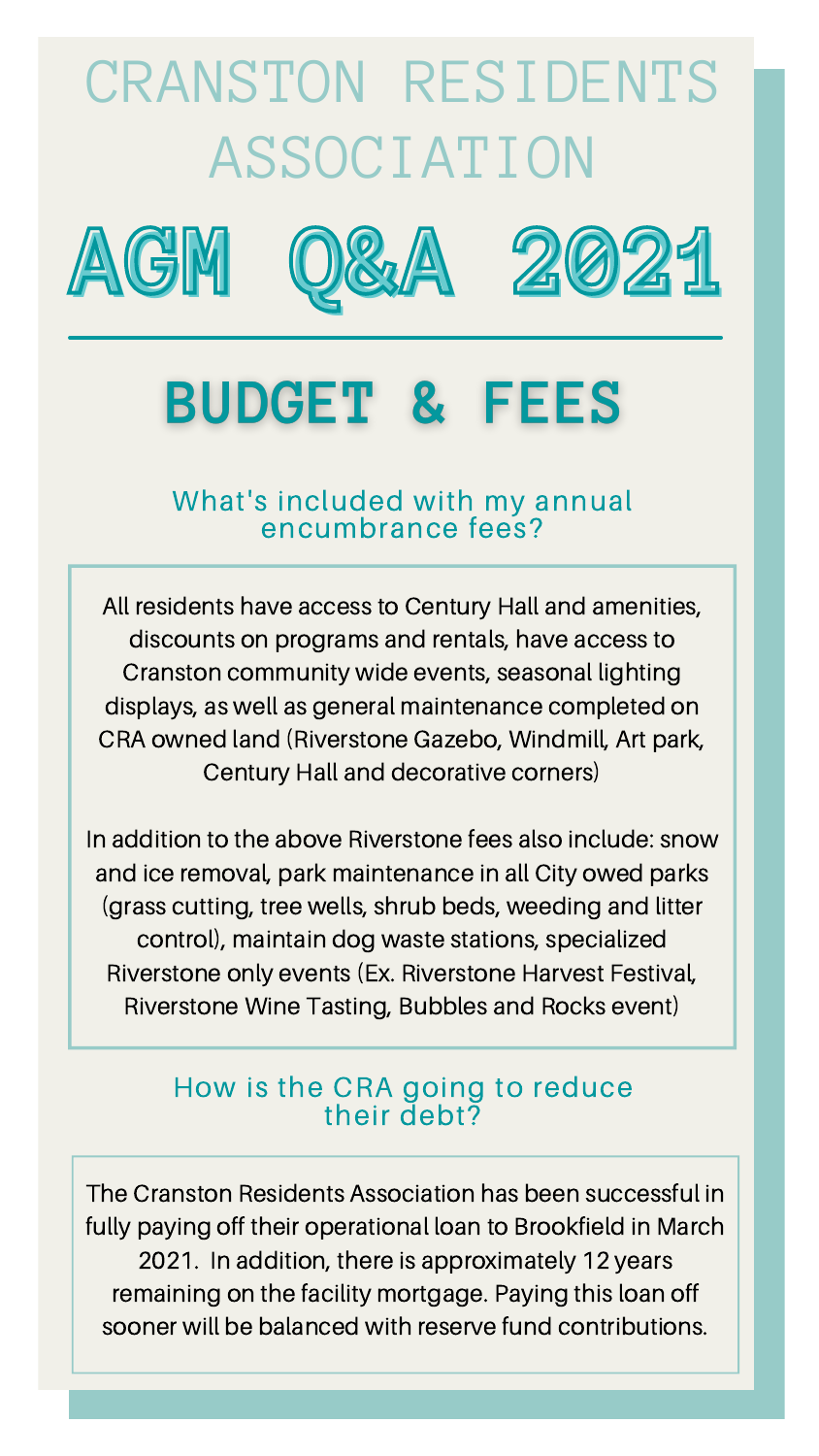### With all the new homes and condos being added in the area, will fees reduce overtime?

The fees are set based on the long term forecast of the RA which takes into consideration the number of homes that will be in the community, RA operational revenue and expenses (programs, salaries, utilities, insurance, etc), facility mortgage and operational loan from Brookfield.

Brookfield provides the RA with an operational loan in the early years of the RA when there are not enough homes in the community to sustain the operations of the facility. The loan bears an interest rate that is equivalent to external financing rates. The Cranston RA paid back the Brookfield operational loan in full in March 2021.

The fees are set to ensure the long-term stability of the RA for years to come. The fees are also set to be stable to avoid large fluctuations in the annual fees through the years.

### Why are Riverstone fees higher then Upper Cranston fees?

The Riverstone area receives additional benefits and privilege's then those residents in Upper Cranston.

(Please see above for details)

In addition, as per the CRA Articles of Association, in the case of the River Lands, all residential lots, rental projects, condominium units and commercial developments within the River Lands, the Directors of the Association shall have the discretion to determine the fee amounts payable for such River Lands, not exceeding 3.5 times the applicable fee for Cranston Lands that are not within the River Lands; provided always however that the amount of such Encumbrance for each such lot or unit shall be THREE HUNDRED FIFTY (\$350.00) per year, subject to adjustment for inflation as provided in the Encumbrance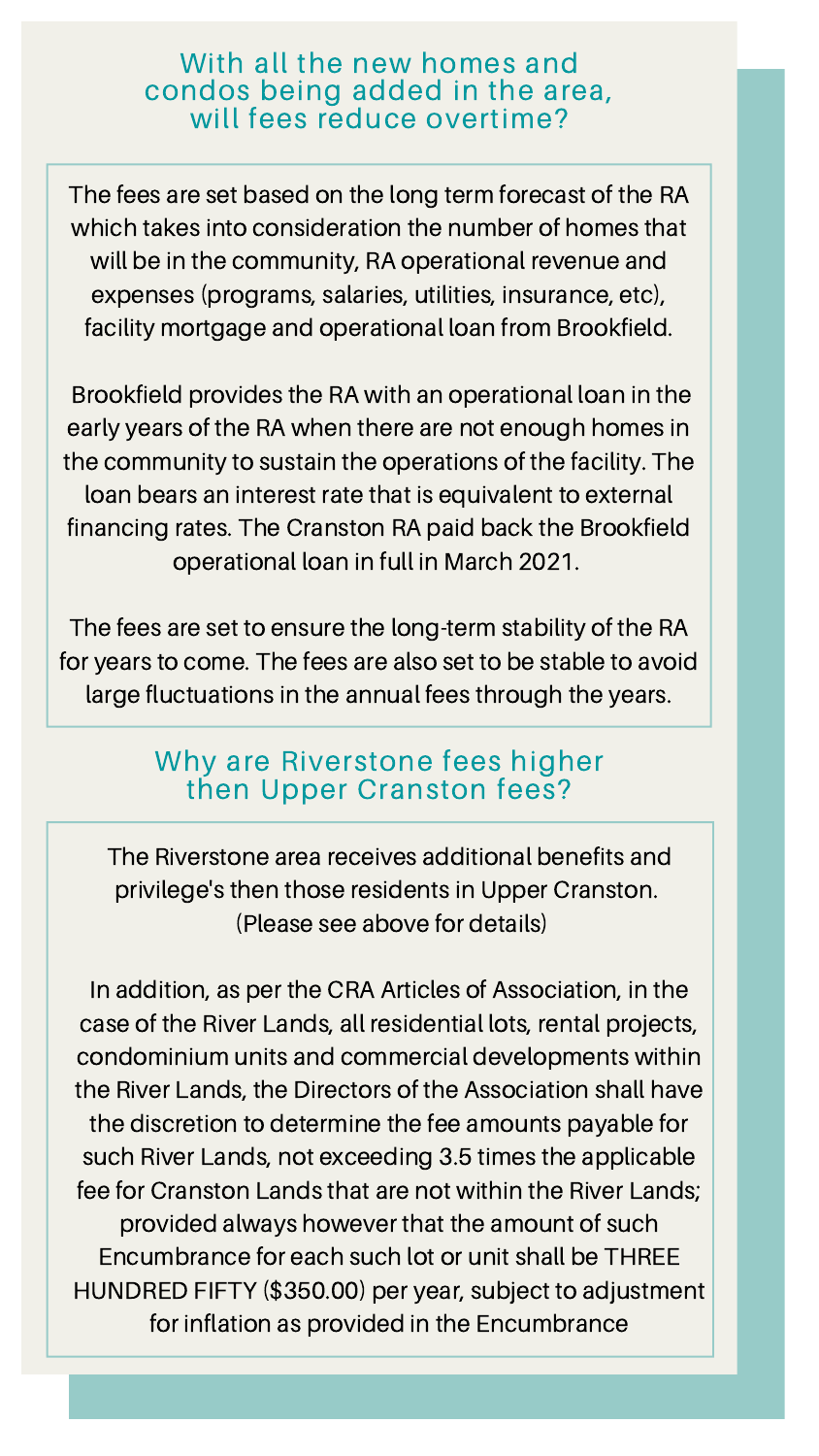### Are the CRA financials audited?

The Cranston Residents Association audits financials annually, the 2020-21 audited financials were provided in your mailed package or are available online on the CRA website for your viewing

### Is there a more detailed version of the budget available?

The Cranston Residents Association does not provide a more detailed breakdown of the budget due to confidential components of the budget, but an overview of the budget is provided each year to residents during fee season and is posted on the website.

### Have there been any discussions regarding reducing or equalizing fees for all of Cranston?

The Board of Directors, when reviewing the budget for the current year, requested to apply two scenarios to see the impact of a potential fee change. Scenario 1- was to reduce Riverstone fees by 50%, Scenario 2- was to equalize fees to

that of Upper Cranston. In both scenarios the CRA's budget ended in a large operating (negative) deficit.

### MAINTENANCE

Where can I send questions or concerns about community maintenance?

Questions or concerns regarding maintenance can be sent to our Facility Manager at [fm@cranstonra.ca](mailto:fm@cranstonra.ca) or call 403-781-6614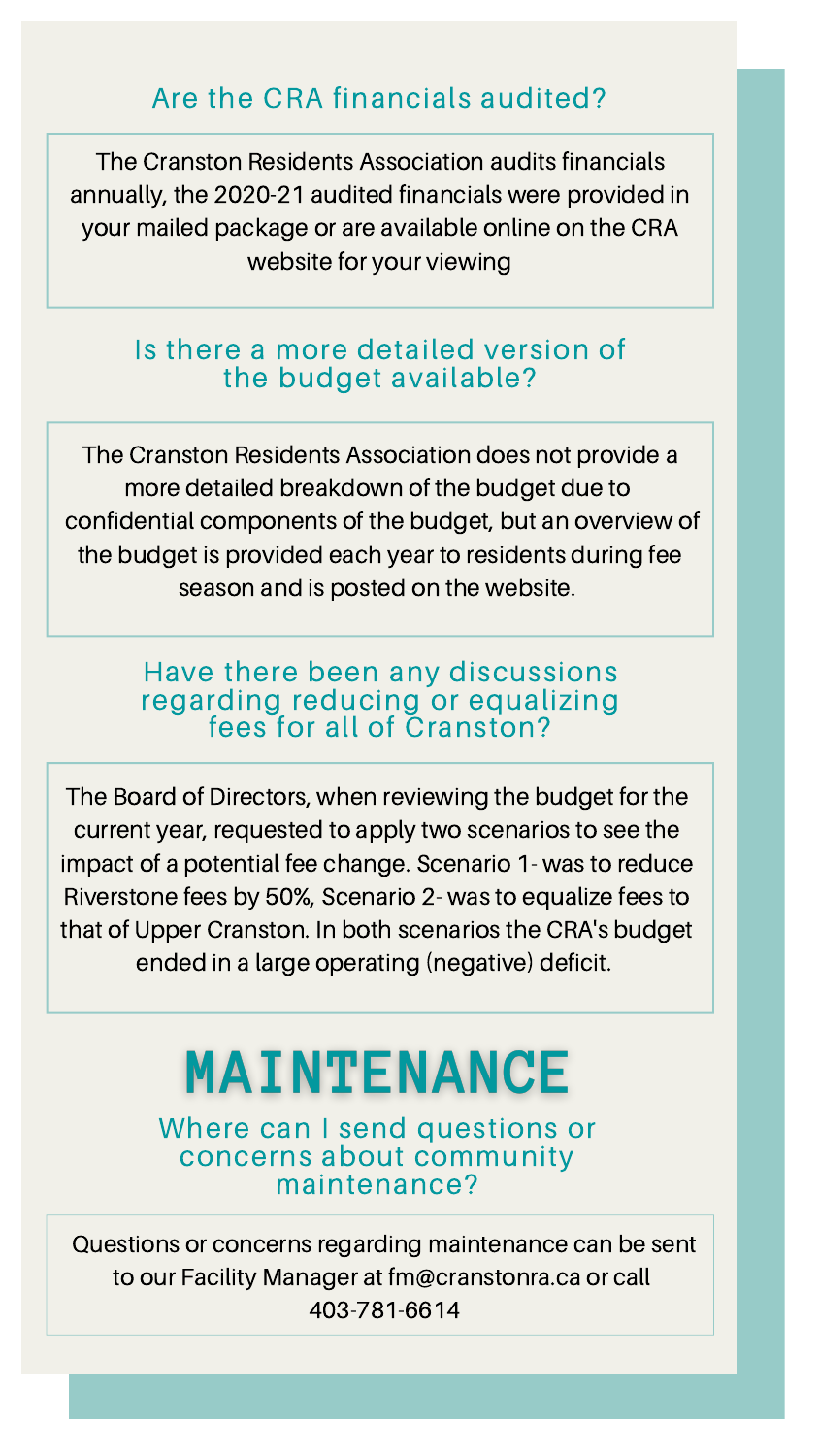### What is included and not included in the Riverstone enhanced maintenance program?

Please see community Summer/Winter maps on the website for more details

Greenspace Agreements with the City of Calgary in Riverstone (City owned parks):

**Include:** grass cutting, tree wells, shrub beds, weeding, litter control.

**Don't include:** weed spraying, fertilizing, mulch replacement or maintenance, irrigation, tree planting or tree maintenance

> Who is responsible for tree maintenance, planting and re-planting?

Greenspace Agreements allow the CRA to provide 12.5 acres of enhanced maintenance on City owned property, the CRA does not receive any additional support or revenue from the City to complete this work

In addition, the CRA completes 12km of fire-cut and 13.75km of snow removal in Riverstone.

The CRA does not provide any of these services in Upper

Cranston on City of Calgary property.

The City of Calgary is responsible for all trees- protection, maintenance, removing dead trees, and replacing trees. Brookfield is responsible for areas not turned over to the city. No community in the City of Calgary is allowed to touch the trees. All removal and planting of new trees needs to be conducted by the City, please contact 311 to report any issues in this regard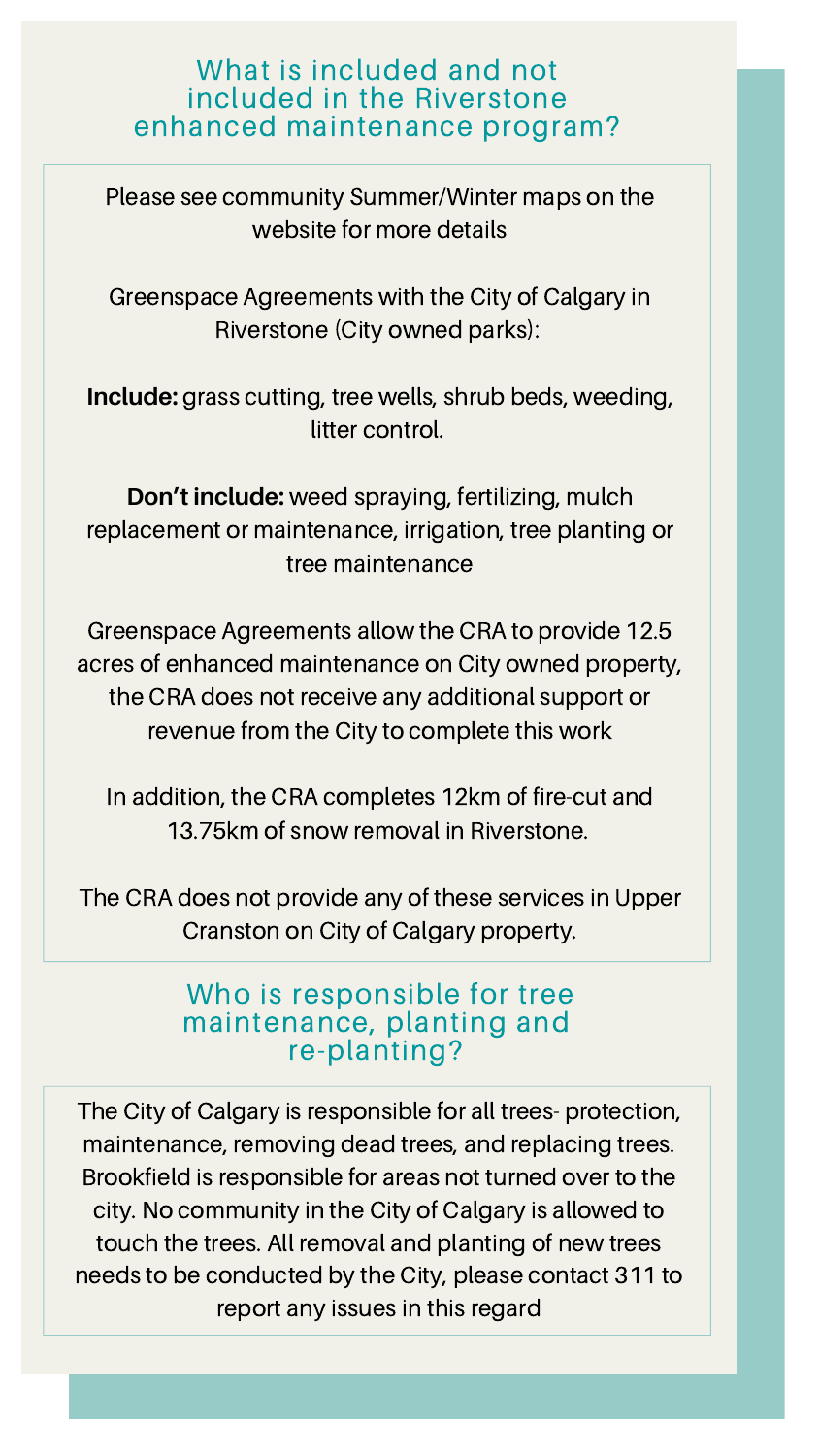### Is it possible to install more garbage cans in the community?

The City of Calgary is responsible for determining how many garbage cans there are in a community. A request to the City can be made through 311, the City will assess the area and determine if additional garbage cans are required in that area.

### Who is responsible for fence maintenance in the community?

Typically fence maintenance is the responsibility of the land owner, check restrictive covenants registered on the property title.

### Looking for a plan to beautify the community?

The CRA owns the Riverstone Gazebo, Art Park, Windmill and Century Hall facility and park space, therefore has full jurisdiction on maintenance, landscaping and irrigation in these areas.

The park/green spaces in both Upper Cranston and Riverstone are owned by the City, therefore unless given permission, the CRA is not allowed to perform work in these spaces. All work completed on City owned land must be approved.

The Riverstone area was designed to have a more natural looking landscape, versus areas such as Century Hall and the Art Park which were designed to have a more maintained landscape.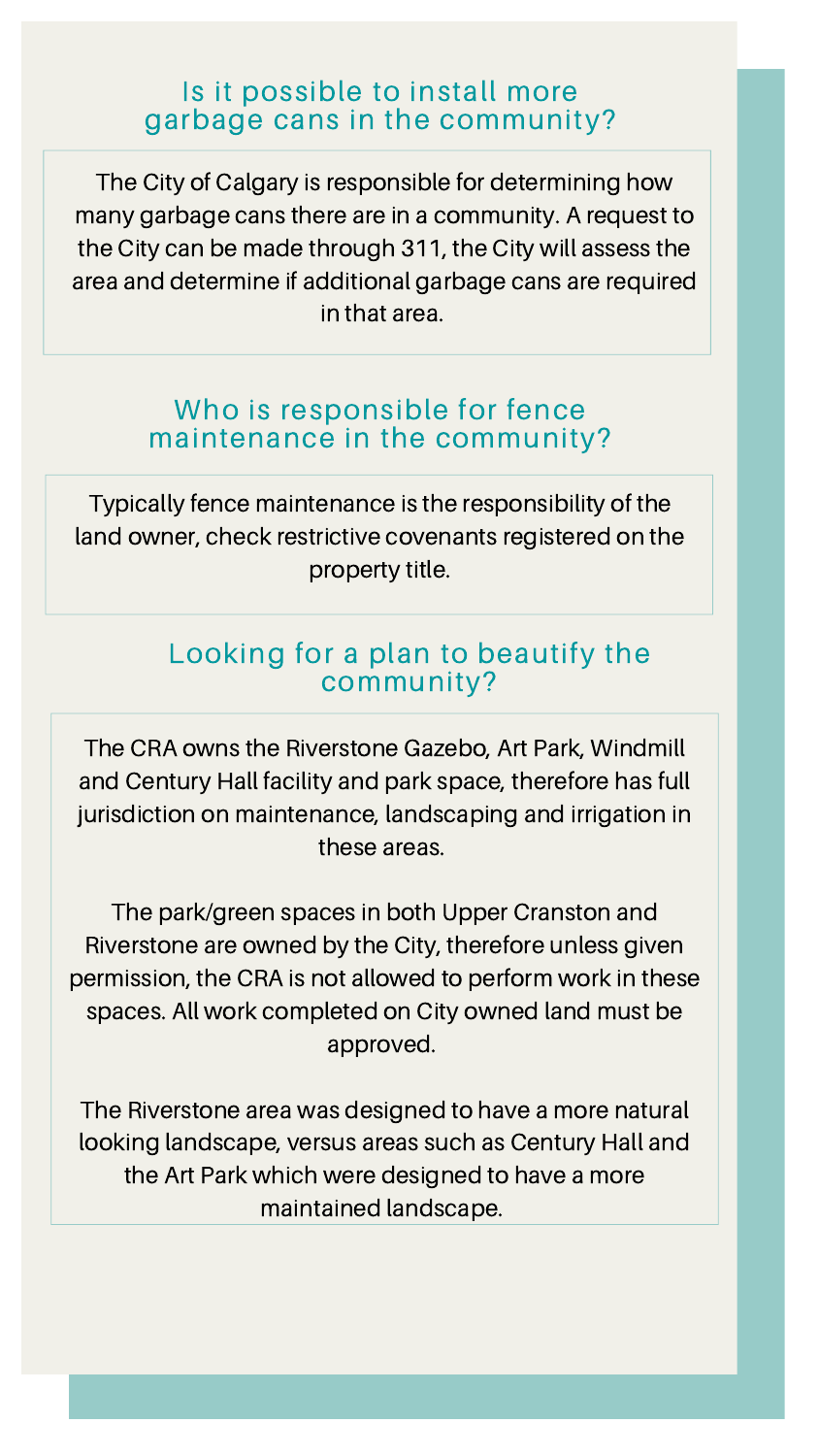

### How does the Board of Directors work?

The RA Board of Directors is a governance board and historically has met approximately four times per year to ensure policies are set; review the annual operating budget; be the voice of fellow residents for CRA-related matters; and provide input on the RA. With turnover from Brookfield approaching in the fall of 2022 the Board will meet more often over the next year to ensure a smooth and seamless transition.

Resident Directors are voted in for a 2 year term at the AGM Currently, there is a management agreement in place with Brookfield Residential until the turnover date (fall 2022), accordingly Brookfield Residential holds the President, Treasurer, and Secretary position until this time. These positions will be taken over by Resident Directors as of the 2022 AGM.

### Were any CRA staff laid off during the Covid-19 pandemic?

When covid began in March 2020 the CRA was coming into a very busy season of outdoor landscaping, maintenance, removing ice from the rink etc, as well as entering into the encumbrance fee collection season, and the admin support needed to cancel registered programs and rentals.

Only essential staff required to perform these duties stayed on, some part-time employees were laid off temporary during this process, until we were able to re-open and operate out of the facility again.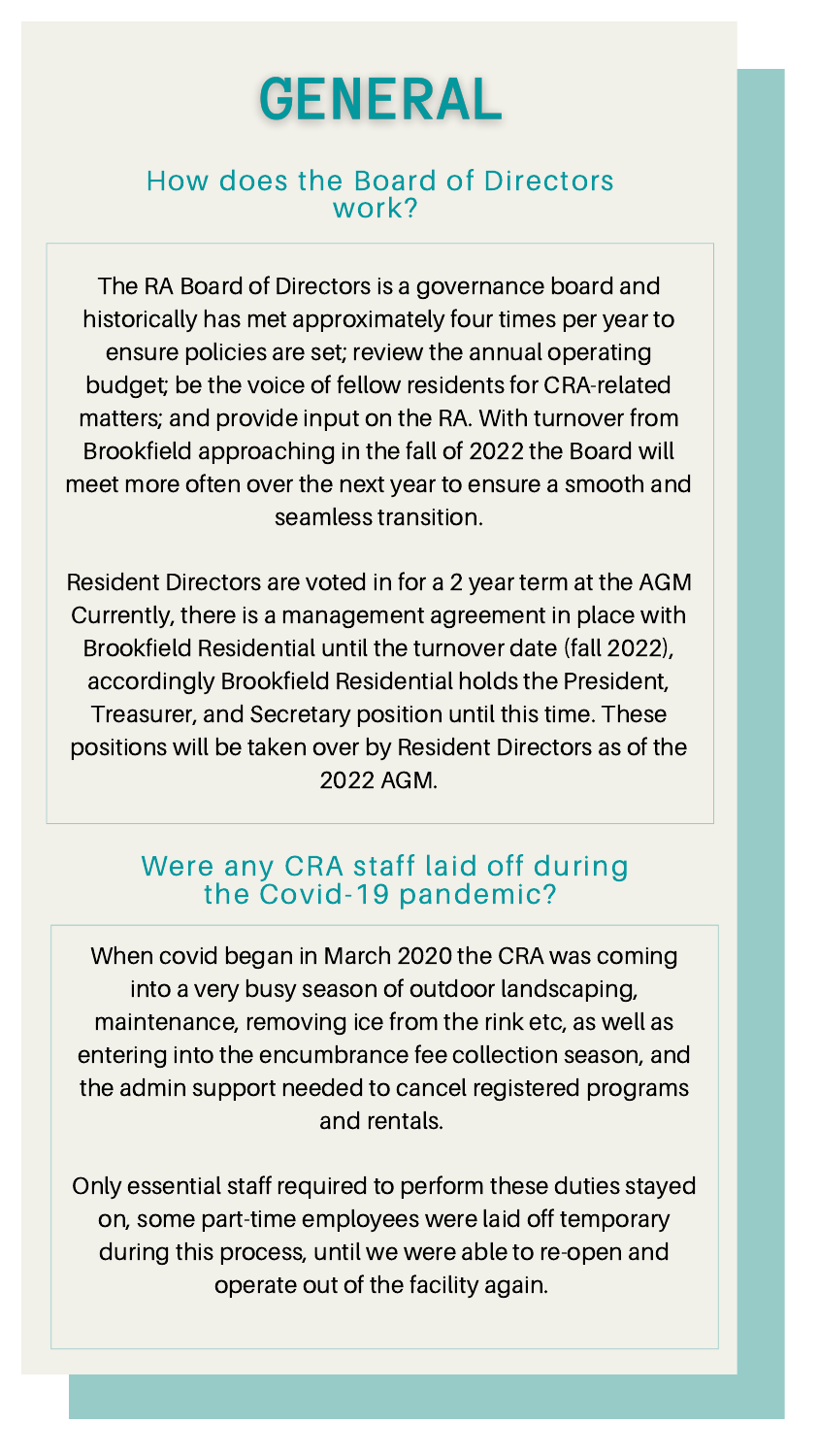Why are the questions not part of the meeting and recorded in the minutes for all members to view and keep record of?

As we are conducting a virtual meeting an open question forum can be challenging to manage due to time restraints, in addition to technology- for example, having to unmute residents and ensure virtual hands are seen.

In speaking with our Lawyers. When the normal business at the AGM has been transacted (i.e. reviewing director's report and financial statements, appointing the auditor, electing directors, passing any special resolutions or other resolutions), the chairperson will declare the meeting ended. At this point the information session will begin where we will discuss various operational matters. This year having the AGM virtually, residents were asked to submit, during the registration process, any questions they have for the board. We will be putting together a Question and Answer sheet to be posted on the website post AGM.

We encourage residents to reach out to the Cranston RA GM and/or the Board of Directors at anytime throughout the year with any question or concerns you may have.

### is the CRA responsible for the beavers?

The CRA is not responsible for animal control, please contact 311 with questions or concerns regarding community animals.